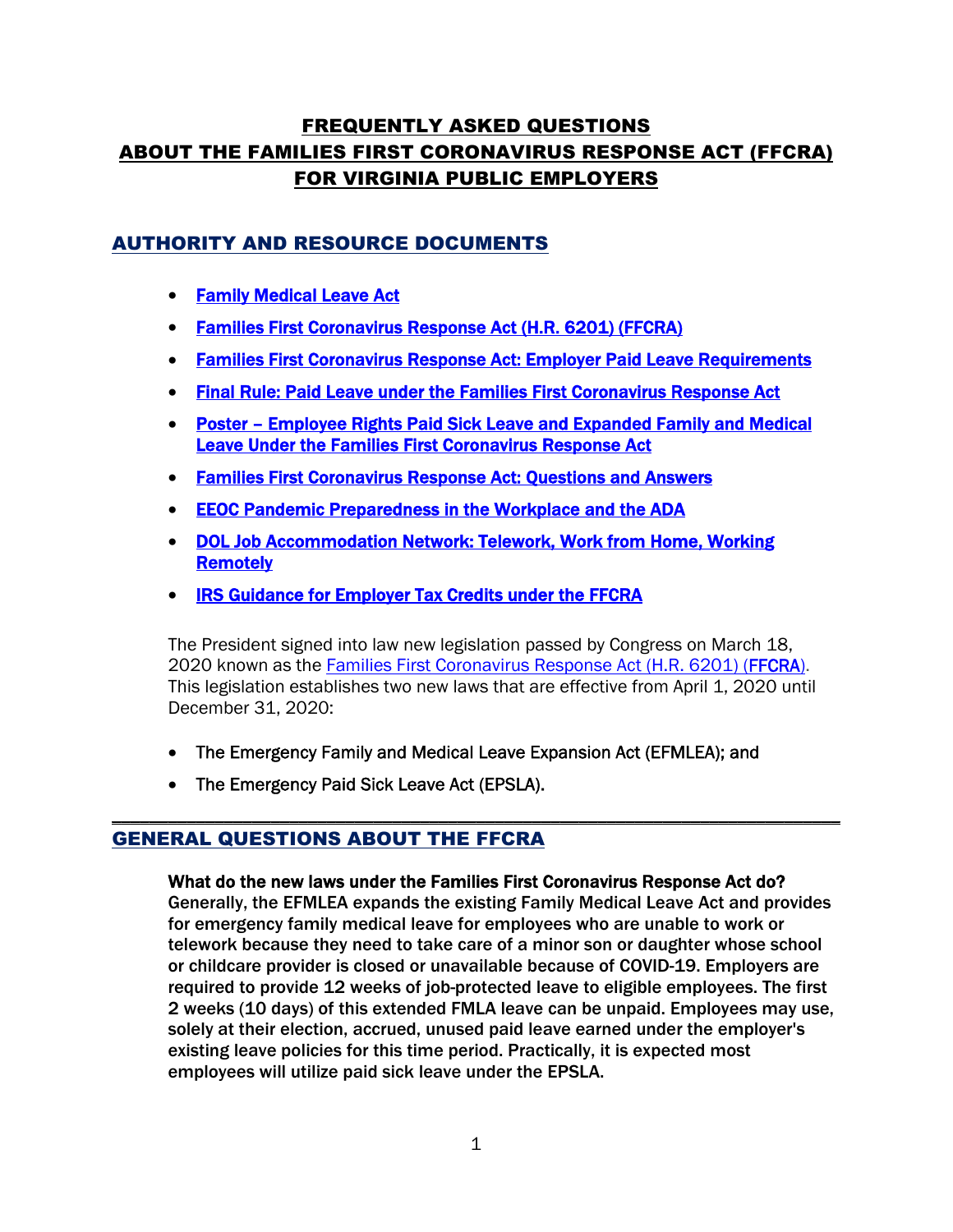The EPSLA generally requires employers to provide eligible employees with paid leave if they are unable to work (or telework) because of COVID-19. Paid leave is payable to full-time workers up to 2 weeks (80 hours) and part-time workers up to the average amount of hours they work over a 2-week period. Employers must provide paid sick leave for the following reasons:

- 1. The employee is under quarantine or isolation as required by federal, state, or local order;
- 2. The employee is under self-quarantine as advised by a medical provider;
- 3. The employee has COVID-19 symptoms and is seeking a medical diagnosis;
- 4. The employee is caring for someone who is quarantined;
- 5. The employee is caring for a minor child whose school or childcare provider is closed or unavailable because of COVID-19; or
- 6. The employee has any other substantially-similar condition specified by the Secretary of Health and Human Services, in consultation with the Secretaries of Labor and Treasury.

If the employee requires sick leave for reasons 1-3 above, they receive pay at their regular rate, up to \$511 per day (up to the \$5,110 aggregate maximum). If the employee requires sick leave for reasons 4-6 above, then the pay rate is reduced to 2/3 of the employee's regular rate, which is capped up to \$200 per day (up to the \$2,000 aggregate maximum).

# Do these new laws apply to local governments?

Yes. Both the EFMLEA and EPSLA apply to all governmental entities, including cities, counties, towns, school divisions and other public entity employers, regardless of the number of employees.

### Do they apply to employees of Virginia local Constitutional Officers (i.e., Treasurers, Commissioners of Revenue, Commonwealth's Attorneys, Sheriffs, Circuit Court Clerks)?

Yes. Like the local government jurisdictions in which Constitutional Officers are elected to provide their services, the "Offices" of local Constitutional Officers in Virginia are employers covered by the FMLA by virtue of their status as "public agencies." Notably, the FFCRA adopts the same definition of "employee" as the FMLA and Fair Labor Standards Act, which exempts elected officials themselves, as well as their personal staff, appointed policymakers, and immediate advisers. *See*  29 C.F.R. § 825.102 (Definition of "employee" (adopting 29 U.S.C. § 203(e)(2)(c) (FLSA definition of "employee")).[1](#page-1-0)

<span id="page-1-0"></span><sup>1</sup> *See* 29 C.F.R. § 552.11 for further guidance on how certain employees of elected officials are exempt under the FLSA and FMLA. Attention should be paid as well to whether a local government has extended coverage of the locality's personnel system to the employees of constitutional officers when determining the eligibility of employees for paid family and sick leave under the FFCRA.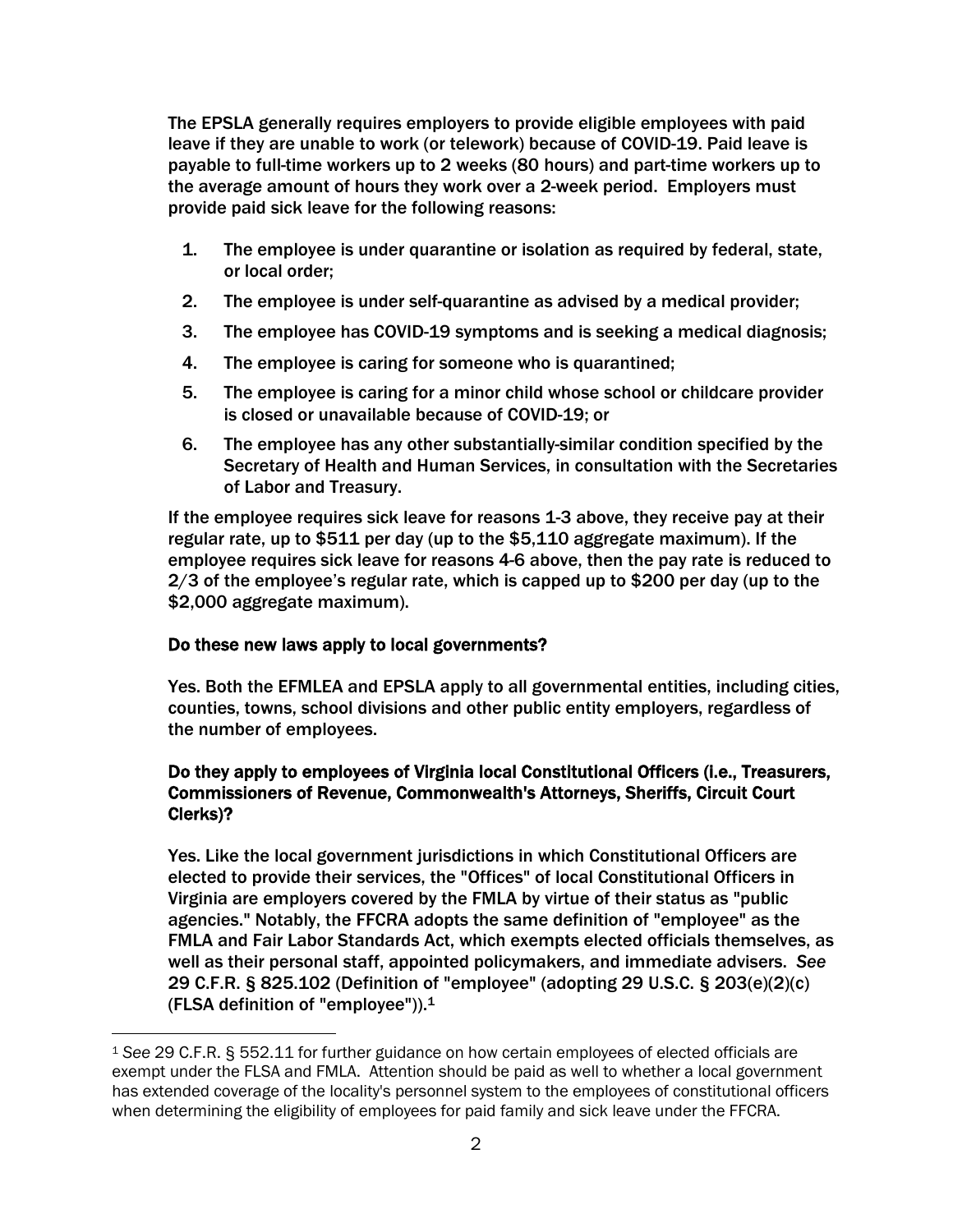#### Is there any reimbursement to government entities for the costs of these benefits?

No. While the FFCRA provides tax credits to covered private employers to offset the cost of providing the paid leave made available under the Act, no such credits are available to government employers for whom the paid leave requirements are an unfunded mandate. *See* FFCRA §§ 7001(e)(4), 7003(e)(4). However, localities are also not exempted from the provisions relating to relief from the payment of employer portions of Social Security (FICA) under the FFCRA. *See* FFCRA §§ 7005(a). This means that localities do not need to pay Social Security (FICA) taxes for payments paid to employees for paid sick or family leave provided under the FFCRA. They will, however, need to continue paying Medicare taxes, for which the FFCRA does not provide similar relief.

#### Are any of my employees exempt from these laws?

Yes. An employer may exclude "health care providers" and "emergency responders" from the provisions of the EFMLEA and the EPSLA. Whereas the FMLA has rather narrow definitions of "health care providers" and "emergency responders," the federal government is expanding these definitions under the FFCRA, as discussed below. *See* 29 C.F.R. § 826.30(c) (*Employee eligibility for leave.*)

#### Who may be exempted from paid sick leave and/or expanded FMLA leave as a "health care provider?"

A health care provider is *anyone* employed at any public or private medical facility, including: a "doctor's office, hospital, health care center, clinic, post-secondary educational institution offering health care instruction, medical school, local health department or agency, nursing facility, retirement facility, nursing home, home health care provider, any facility that performs laboratory or medical testing, pharmacy, or any similar institution, employer, or entity. This includes any permanent or temporary institution, facility, location, or site where medical services are provided that are similar to such institutions."

This definition broadly includes, as well, individuals employed by an entity that contracts with any of the kinds of institutions/entities listed above "to provide services or to maintain the operation of the facility" and anyone employed by any entity that "provides medical services, produces medical products, or is otherwise involved in the making of COVID-19 related medical equipment, tests, drugs, vaccines, diagnostic vehicles, or treatments."

Note, too, that employees may also be considered "health care providers" if the Governor determines that the individual is a healthcare provider for COVID-19 response purposes.[2](#page-2-0)

<span id="page-2-0"></span><sup>2</sup> USDOL guidance emphasizes that exemption decisions apply on a case-by-case basis, and urges employers to be "judicious" (careful, prudent) in applying the exemption, with a view toward not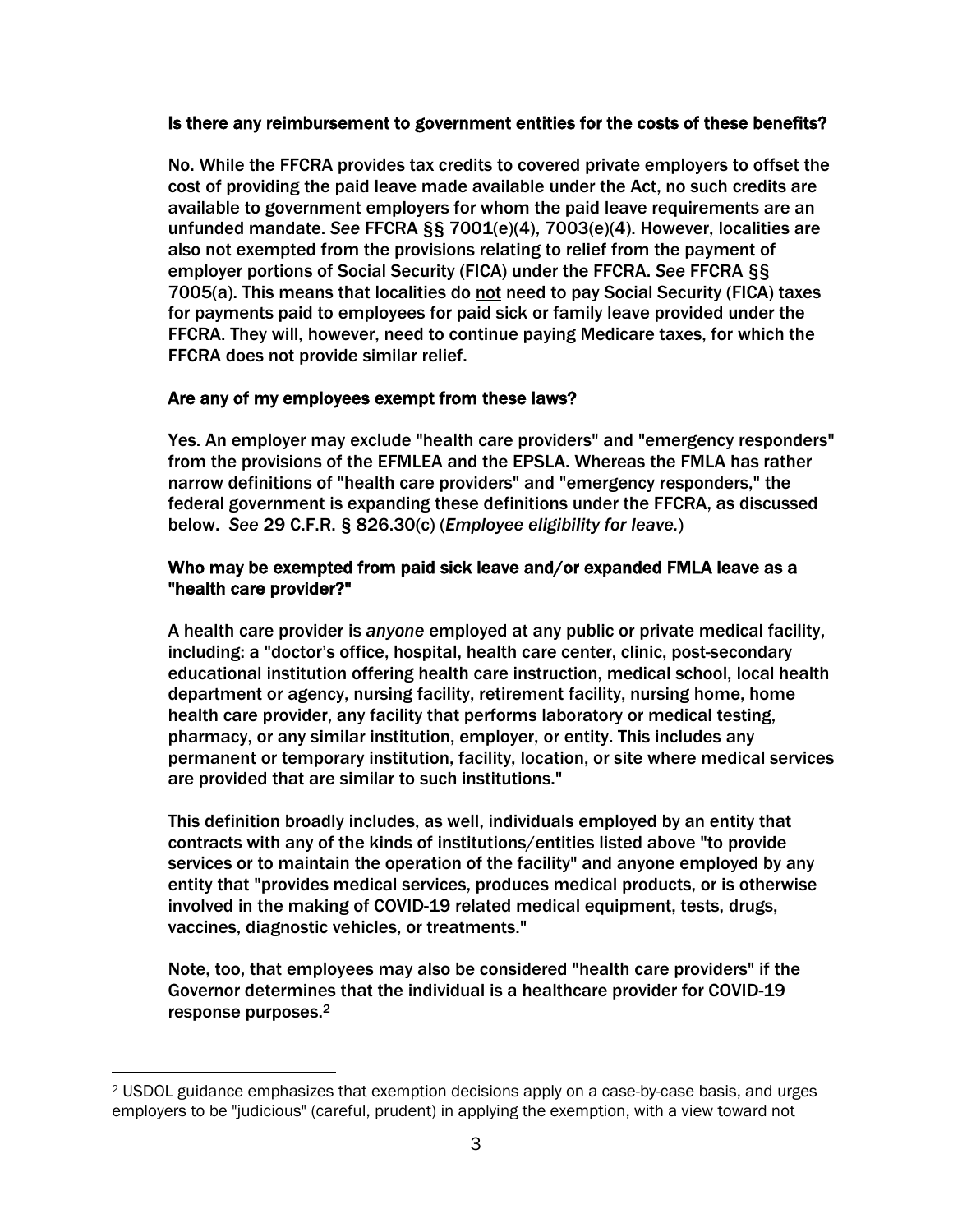### Who may be exempted from paid sick leave and/or expanded FMLA leave as an "emergency responder?"

USDOL guidance provides that – for purposes of application of the FFCRA employeroptional exemption only – an "emergency responder" is one who is required to provide "transport, care, health care, comfort, and nutrition" for patients, or "whose services are otherwise needed to limit the spread of COVID-19." This includes, for example, law enforcement officers, jail and prison personnel, fire fighters, emergency medical services personnel, physicians, nurses, paramedics, emergency management personnel, 911 operators, child welfare workers and service providers, public works personnel, and "persons with skills or training in operating specialized equipment or other skills needed to provide aid in a declared emergency", among others.

Note too that employees may also be considered "emergency responders" if the Governor determines that the individual is an emergency responder for COVID-19 response purposes.[3](#page-3-0)

### What is the definition of "son or daughter" for purposes of the EFMLEA and EPSLA?

The DOL's temporary rule applies the definition of "son or daughter" from the FMLA, which means a biological, adopted, or foster child, a stepchild, a legal ward, or a child of a person standing *in loco parentis*, who is either under age 18, or age 18 or older and "incapable of self-care because of a mental or physical disability" at the time that FMLA leave is to commence.

# Are there certification requirements under the EFMLEA and EPSLA?

There are no certification requirements, but employees must provide reasonable notice to the employer where the need is reasonably foreseeable and, according to USDOL guidance, employers may require employees to provide documentation in support of EFMLEA leave. However, employers may not require investigation or documentation exceeding USDOL regulations or requirements of the Internal Revenue Service for substantiating a claim for the FFCRA tax credit. Although localities are not eligible for tax credits, following IRS documentation guidance is recommended and requires careful review of the specific documentation required for certain qualifying reasons. For example, employees with children who are 14 years or older may be asked about the special circumstances that warrant leave to provide childcare during daylight hours.

requiring an employee to work who is not truly essential to managing the health care side of the emergency response.

<span id="page-3-0"></span><sup>&</sup>lt;sup>3</sup> As indicated in response to the previous question, USDOL guidance emphasizes that exemption decisions apply on a case-by-case basis, and urges employers to be "judicious" (careful, prudent) in applying the exemption, with a view toward not requiring an employee to work who is not truly essential to managing the health care side of the emergency response.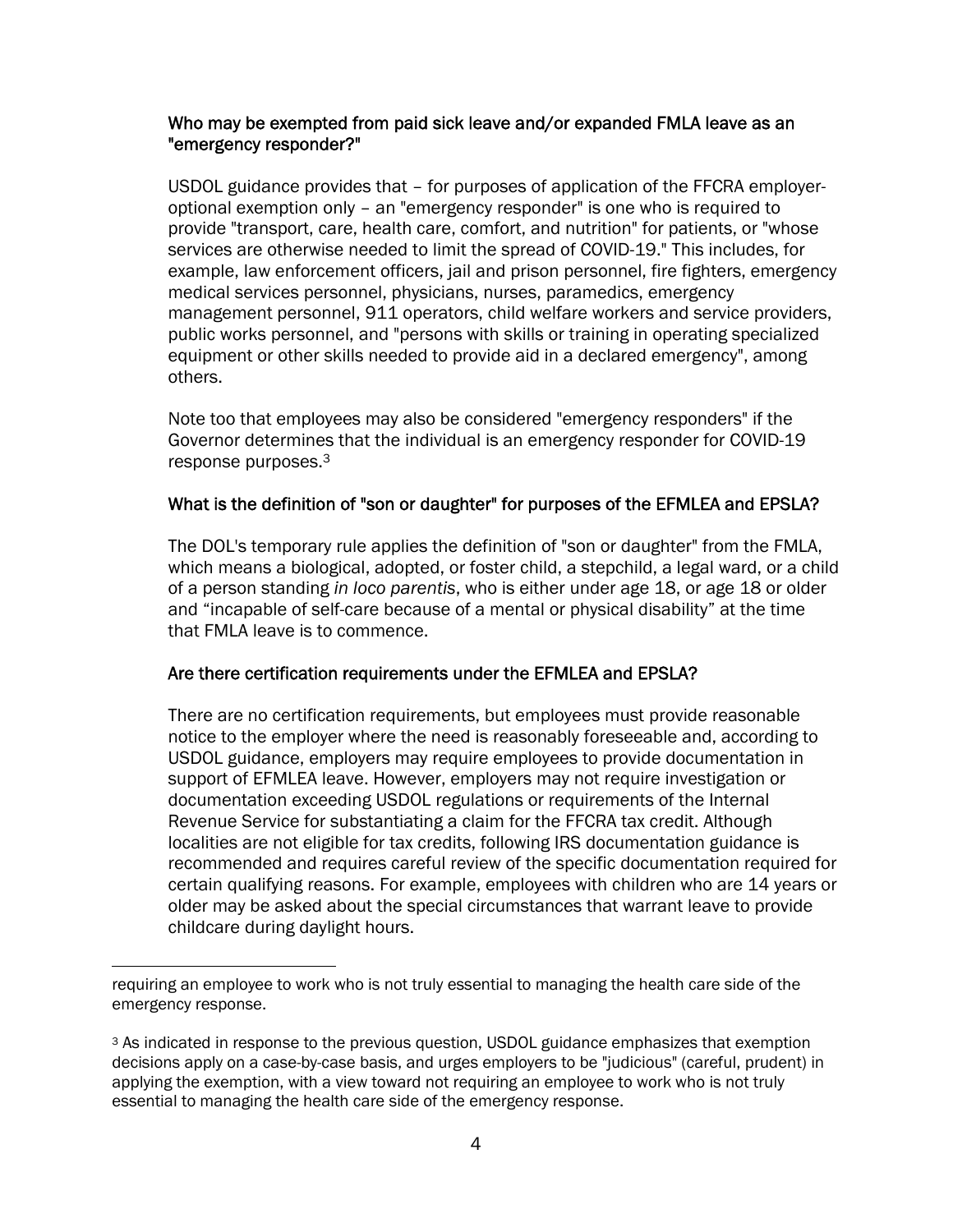### Does leave under the EFMLEA and EPSLA apply retroactively?

No. Leave under the EFMLEA and EPSLA does not apply retroactively. It became a benefit available to employees as of April 1, 2020.

#### Do I have to post notices regarding employees' rights under these laws?

Yes. The FFCRA requires that each employer post and keep posted, in conspicuous places on the premises of the employer where notices to employees are customarily posted, a notice, prepared or approved by the Secretary of Labor. The notice can be found [here](https://www.dol.gov/sites/dolgov/files/WHD/posters/FFCRA_Poster_WH1422_Non-Federal.pdf), and employers may meet the posting requirement by sending it by email or direct mail to employees, or by posting it on employee information internal or external websites.

### Will the Department of Labor strictly enforce these new laws?

On March 24, 2020, the DOL issued a [Field Assistance Bulletin](https://www.dol.gov/agencies/whd/field-assistance-bulletins/2020-1) stating that the DOL will not bring enforcement actions against any public or private employer for violations of the Act occurring within 30 days of the enactment of the FFCRA, i.e., March 18 through April 17, 2020, provided that the employer has made reasonable, good faith efforts to comply with the Act. For purposes of this non-enforcement position, an employer who is found to have violated the FFCRA acts "reasonably" and "in good faith" when all of the following facts are present:

- 1. The employer remedies any violations, including by making all affected employees whole as soon as practicable.
- 2. The violations of the Act were not "willful" based on the criteria set forth in McLaughlin v. Richland Shoe, 486 U.S. 128, 133 (1988) (the employer "either knew or showed reckless disregard for the matter of whether its conduct was prohibited…"); and
- 3. The Department receives a written commitment from the employer to comply with the Act in the future.

\_\_\_\_\_\_\_\_\_\_\_\_\_\_\_\_\_\_\_\_\_\_\_\_\_\_\_\_\_\_\_\_\_\_\_\_\_\_\_\_\_\_\_\_\_\_\_\_\_\_\_\_\_\_\_\_\_\_\_\_\_\_\_\_\_\_\_\_\_\_\_\_\_\_\_\_\_\_

# THE EFMLEA

#### Which of my employees are eligible for leave under the EFMLEA?

Employees eligible for leave under the EFMLEA are those who have been on your payroll (full-time and part-time) in the preceding 30 calendar days (though employers, including public employers, may choose to exempt from EFMLEA coverage "health care providers" and "emergency responders" in their discretion), as those terms are defined for FFCRA purposes (*see* definitions, above).

#### How much do I have to pay employees who take EFMLEA?

The first 2 weeks (10 days) of this extended FMLA leave can be unpaid. Employees may use, solely at their election, accrued, unused paid leave earned under the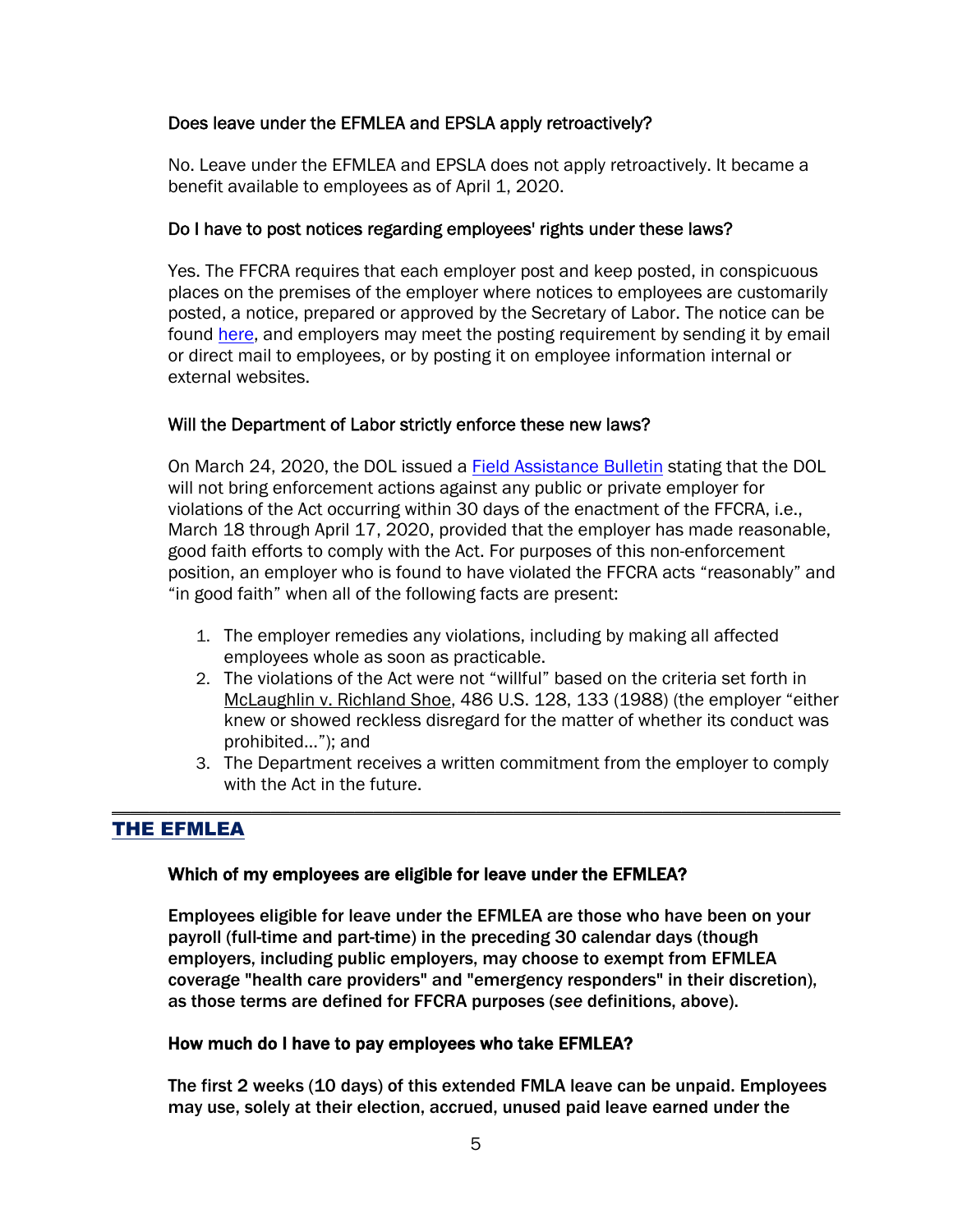employer's existing leave policies for this time period. Practically, it is expected most employees will utilize paid sick leave under the EPSLA if they do not choose to use their existing accrued, unused paid leave benefits. Afterwards, for any remaining weeks of leave, newly available under the EFMLEA, the employee must be paid at 2/3 of the employee's regular rate, not to exceed \$200 per day (\$2,000 aggregate max). Importantly, the paid leave benefits under the EFMLEA may not diminish or reduce existing leave benefits, and employees cannot be required to utilize their existing leave benefits in lieu of paid family leave available under the EFMLEA.

#### Do I have to restore an employee who takes leave under the EFMLEA to their job?

In most instances, the employee is entitled to be restored to the same or an equivalent position upon return from both paid sick leave or expanded family and medical leave. An exception to this job restoration requirement may exist for employers with less than 25 employees under certain circumstances. *See* 29 C.F.R. § 826.130(b) (*Return to work*.) You also cannot fire, discipline, or otherwise discriminate against the employee because he or she takes paid sick leave or expanded family and medical leave under the FFCRA. Of course, any potentially adverse actions taken with respect to an employee's status should give consideration to the employee's right to minimum due process.

#### Can an employee take leave under the FMLA in addition to leave taken under the EFMLEA?

It depends. An employee may take a total of 12 workweeks of leave during a 12 month period under the FMLA, including the Emergency Family and Medical Leave Expansion Act. If the employee takes some, but not all 12, workweeks of leave under the EFMLEA, the employee can take the remaining portion of FMLA leave for a serious medical condition, as long as the total time taken does not exceed [12](https://www.dol.gov/sites/dolgov/files/WHD/legacy/files/whdfs28h.pdf)  [workweeks in the 12-month period.](https://www.dol.gov/sites/dolgov/files/WHD/legacy/files/whdfs28h.pdf) 

For example, assume the employee took four weeks of EFMLEA leave in April 2020 to care for a child whose school was closed for a COVID-19 related reason. These four weeks count against the employee's entitlement to 12 weeks of FMLA leave in a 12-month period. If the employee is eligible for preexisting FMLA leave and needs to take such leave in August 2020 because he or she needs surgery, the employee would be entitled to take up to eight weeks of FMLA leave.

Employees are entitled to paid sick leave under the Emergency Paid Sick Leave Act, regardless of how much leave they have taken under the FMLA. Paid sick leave is not a form of FMLA leave and therefore does not count toward the 12 workweeks in the 12-month period cap. But please note that if an employee takes paid sick leave under the EPSLA concurrently with the first two weeks of expanded family and medical leave under the EFMLEA, which may otherwise be unpaid, then those 2 weeks count towards the 12 workweeks in the 12-month period.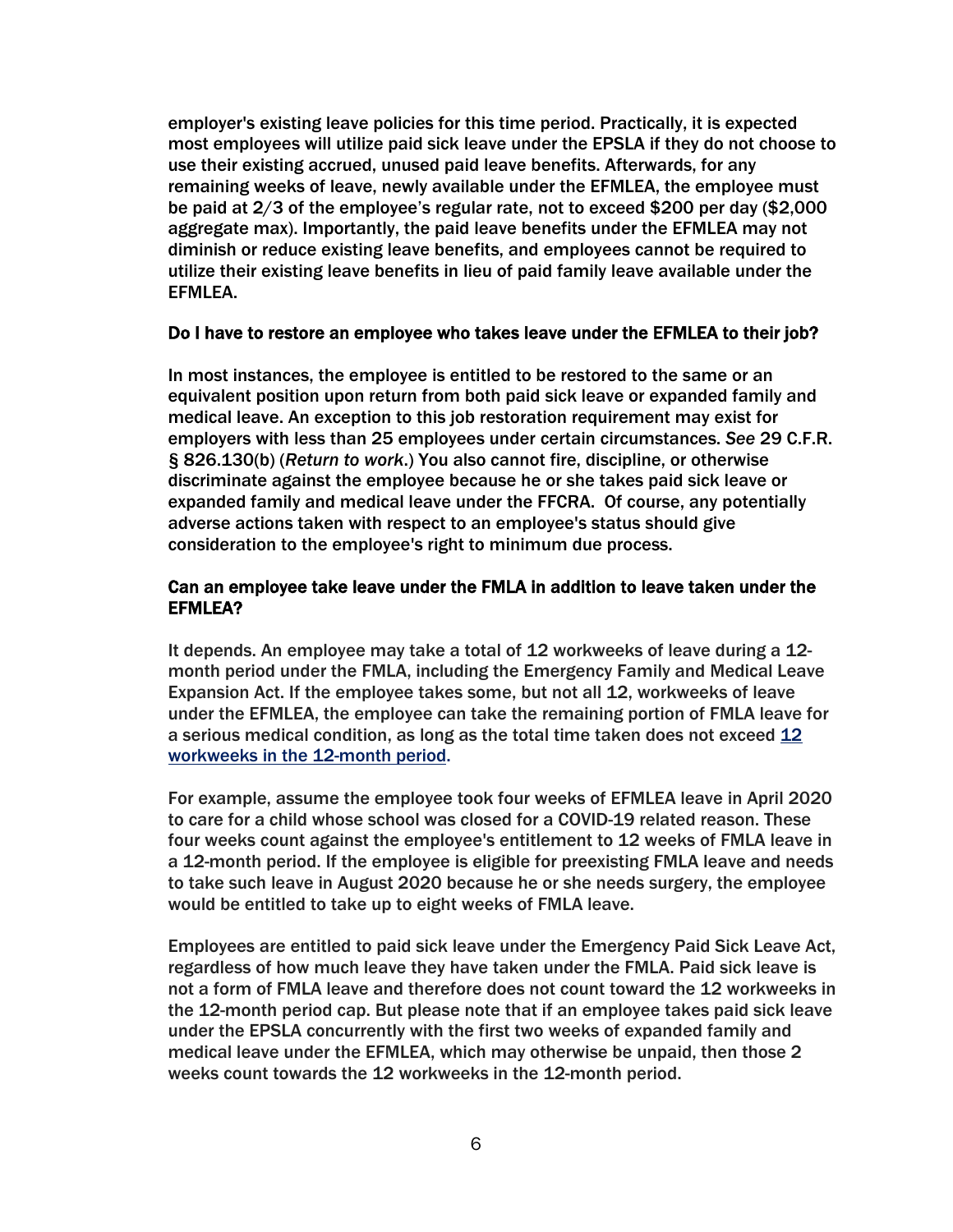#### Do I have to continue my employee's health coverage if they take leave under the EFMLEA?

Yes. If you provide your employee with group health coverage, you must continue to provide such coverage during the employee's EFMLEA leave on the same terms as if the employee continued to work.

# THE EPSLA

#### How long must an employee be employed by a local government to be eligible for paid leave under the EPSLA?

\_\_\_\_\_\_\_\_\_\_\_\_\_\_\_\_\_\_\_\_\_\_\_\_\_\_\_\_\_\_\_\_\_\_\_\_\_\_\_\_\_\_\_\_\_\_\_\_\_\_\_\_\_\_\_\_\_\_\_\_\_\_\_\_\_\_\_\_\_\_\_\_\_\_\_\_\_\_

All employees—regardless of the employee's tenure or FTE status with a local government—are entitled to emergency paid sick leave under the EPSLA.

#### How much leave is an employee entitled to under the EPSLA?

Local government employees are entitled to 2 weeks of paid sick leave. For full-time employees, two weeks is the equivalent of 80 hours at the employee's regular rate of pay not to exceed \$511 per day (\$5,110 aggregate max); part-time employees are entitled to 2-weeks of pay based on the number of hours the employee works, on average, over a 2-week period (or if the employee has variable hours of work each week, the employee's average hours of work over the preceding 6 months), not to exceed \$200 per day (\$2,000 aggregate max). Importantly, the paid leave benefits under the EPSLA may not diminish or reduce existing leave benefits, and employees cannot be required to utilize their existing leave benefits in lieu of paid sick leave available under the EPSLA.

### Does the EPSLA allow for a grandparent, aunt/uncle, niece/nephew, or similar kin to take emergency paid sick leave for purposes of caring for a child whose school or childcare is closed or unavailable?

Only if the employee stands *in loco parentis* of the minor child. The EPSLA adopts the same definition of "son or daughter" as the EFMLEA, to include biological, adopted, foster, or step-children, legal wards, or any minor child of the employee who is standing *in loco parentis*.

\_\_\_\_\_\_\_\_\_\_\_\_\_\_\_\_\_\_\_\_\_\_\_\_\_\_\_\_\_\_\_\_\_\_\_\_\_\_\_\_\_\_\_\_\_\_\_\_\_\_\_\_\_\_\_\_\_\_\_\_\_\_\_\_\_\_\_\_\_\_\_\_\_\_\_\_\_

# ADDITIONAL GENERAL QUESTIONS

#### Can I check employees' temperature on arrival to work?

Yes. According to [recently published guidance by the EEOC,](https://www.eeoc.gov/facts/pandemic_flu.html) even though taking an employee's temperature is a medical examination under the ADA, the EEOC has given employers the green light to check employee temperatures based on information from the CDC regarding community spread of COVID-19. They caution, however, that individuals with COVID-19 do not always present with a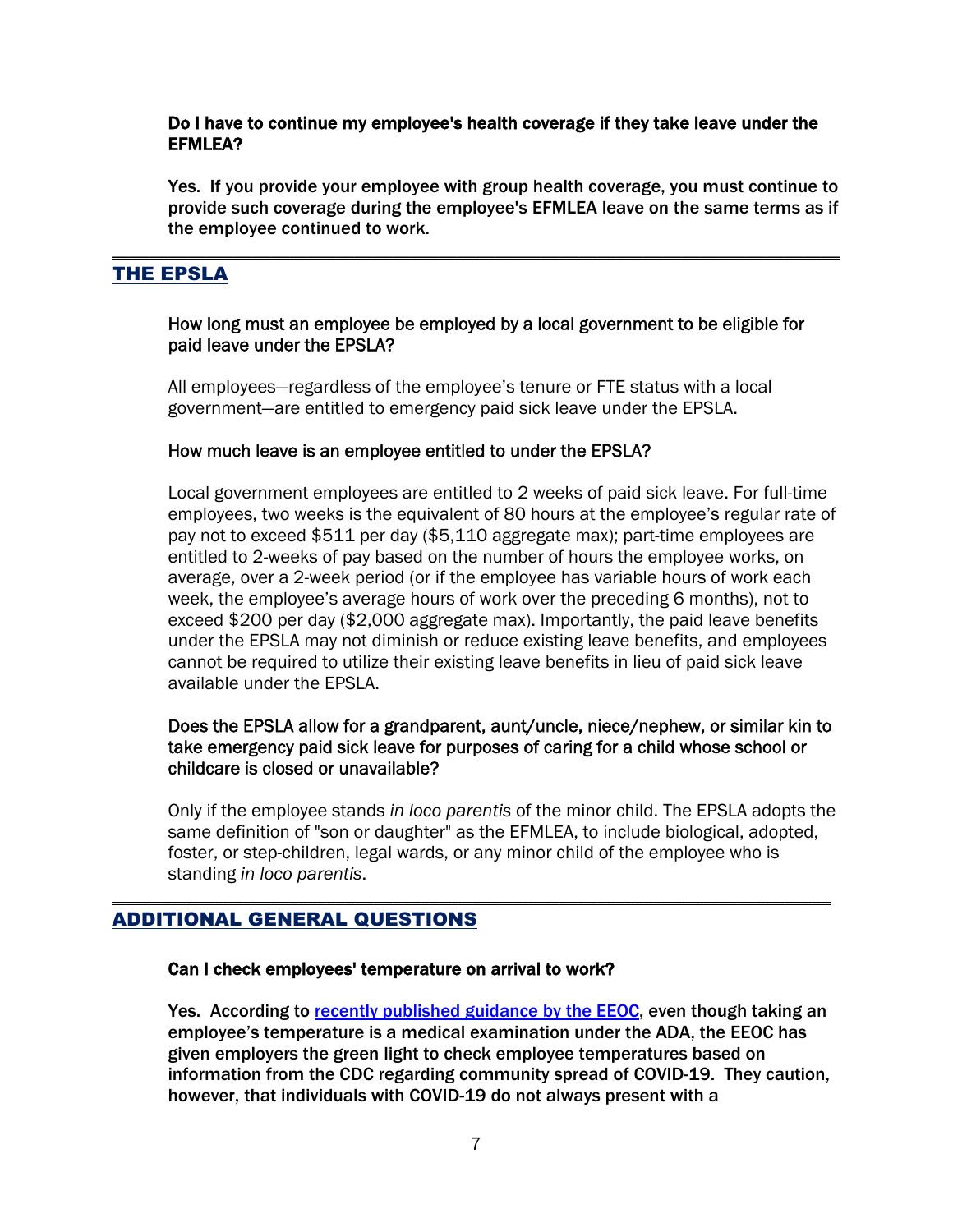fever. Employers should require that employees stay 6 feet apart while waiting for such checks and take measures to ensure the privacy of each employee's health information, which includes the result of the temperature checks. Employee time spent waiting is also likely compensable under the Fair Labor Standards Act.

#### Can I send employees home to self-quarantine or telework/work remotely?

The EEOC confirms that employers can send employees home when they present with symptoms of COVID-19 to reduce the risk of exposing others, which action would not count as a disability-related action because COVID-19 is a pandemic. Also, employers can ask an employee if they are experiencing symptoms of COVID-19 now that it has been classified as a pandemic. In addition, if the employee's condition is serious enough to pose a "direct threat" to the health and safety of others, sending the employee home would be permitted, and requirements to telework may be viewed as a reasonable accommodation if they can perform their job from home.[4](#page-7-0) Localities who send employees home should evaluate their existing leave policies to ensure that such action is not construed as an adverse action, in addition to evaluating whether such an action would qualify the employee for paid family or sick leave under the FFCRA.

### Must I grant requests from employees to telework as a reasonable accommodation for their disability?

Possibly yes, if the employee with a disability (which may include COVID-19 depending on whether the symptoms constitute an impairment under the ADA) can perform the essential functions of their job with the accommodation to work from home. The EEOC recognizes, however, that some jobs cannot be performed at home, such as food servers, cashiers, and truck drivers. Aside from in-person interaction, employers might find that other job duties cannot be performed at home, such as requiring employees to have immediate access to documents or information located only in the workplace. However, employers should not unreasonably turn down telework requests just because an employee has to meet or coordinate information with others. After all, technology like the phone, email, and videoconferencing can enable employee meetings.<sup>[5](#page-7-1)</sup>

# What should I do if an employee tests positive for COVID-19?

We recommend that you:

1. Ask them to identify other workers who may have been exposed to the sick employee.

<span id="page-7-0"></span><sup>4</sup> Employees who are permitted to and able to telework may not be eligible for benefits under the new Families First Coronavirus Response Act, discussed above.

<span id="page-7-1"></span><sup>5</sup> As noted in response to the previous question, employees who are permitted to and able to telework may not be eligible for benefits under the new Families First Coronavirus Response Act, discussed above.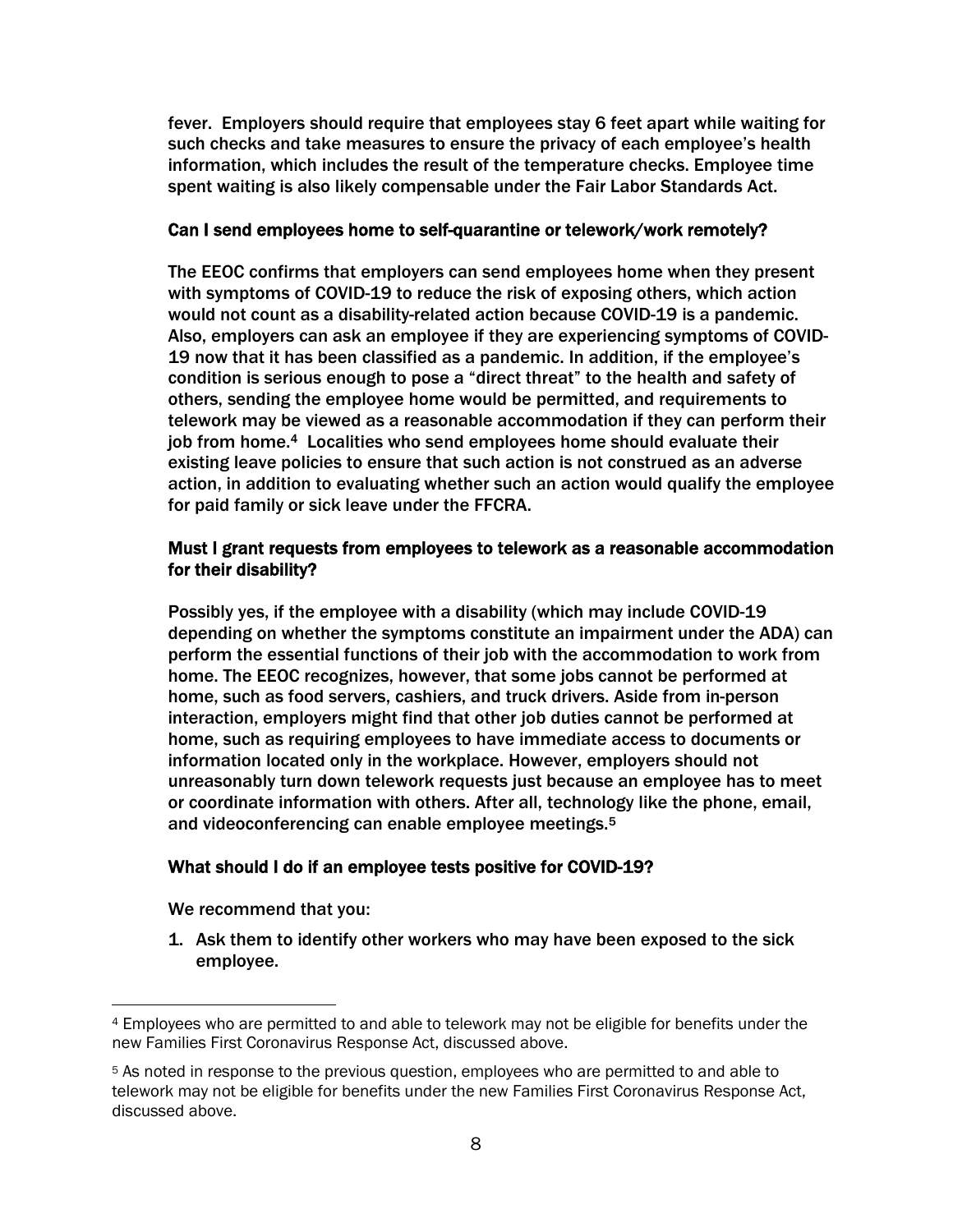- 2. Keep their identity and the identities of any other employees you may ask to self-quarantine confidential.
- 3. Provide a deep-clean of the affected employee's workspace and any common areas that may have been utilized by the sick employee.
- 4. Notify building management.

### Can I modify employee duties without changing their pay or exempt status?

An employer does not have to modify employee salaries if it changes their duties. Hourly employees must be paid at least the minimum wage and salaried employees must receive at least the minimum exempt salary (\$35,568.00). When modifying duties, it is also important to keep in mind the employee's primary duties. Assigning temporary or emergency non-exempt duties to an exempt employee (e.g. having a manager also process mail during this pandemic) will not defeat the salary exemption so long as the employee's primary duties remain exempt. It is a good idea to make clear when assigning any such "all hands-on deck" emergency duties that they are temporary and do not modify the employee's primary duties. In addition, because public employees who are not on probationary status generally have a property right in their employment, any changes to the employee's status should be made with consideration of the employee's due process rights in the event such changes may be viewed as materially adverse or disciplinary in nature.

### Do I have to reimburse my employees for supplies like paper, home printers, and Internet access when they telecommute?

Employers may not require employees to pay for business expenses if doing so would reduce the employee's earning below the minimum wage or overtime compensation. Generally, expenses that an employee would bear regardless of work from home, such as internet access, telephone lines, and electricity, are not considered "expenses" requiring reimbursement. Employers should be mindful, however, when requiring an employee to purchase specific items, including printer paper, or electronic devices when working from home. This is particularly true with respect to employees making at or near minimum wage, or close to the salary floor for exempt status.

### Does workers' compensation insurance cover workplace accidents that occur in the home while teleworking?

Yes, if the injury arises out of and occurs in the course of employment. This is true regardless of the location of the injury, including during teleworking or offsite projects. An employee would still bear the burden of proving that the injury occurred while he or she was acting in the interest of the employer.